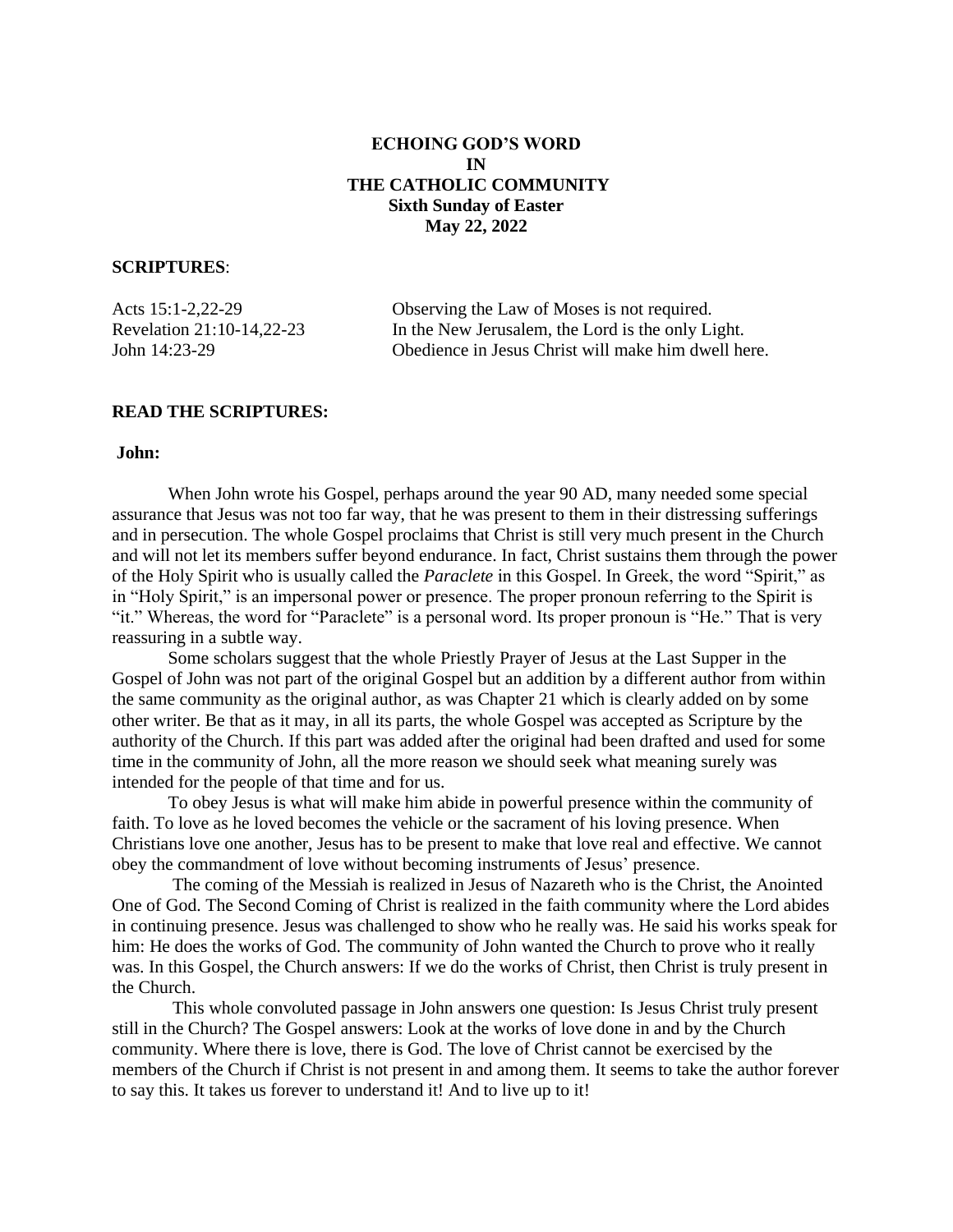"The Father is greater than I" is merely a Jewish way of saying that Jesus was sent by the Father. The messenger is not greater than the One who sent him. To have Jesus say that the Father is greater merely says that the Father sent Jesus to do the works of the Father in this world. The Father, the Son, and the Spirit are united in works, in presence, and in being.

#### **Acts:**

It did not take very long for the early Church to run into (or run after) controversies. Reality set in all too soon. Despite its vaunted unity in charity, there could be differences of opinion as to pastoral strategy and differences of conviction as to the essentials of the Christian faith. The one explosive issue which did not take too long to stun the community was over the admitting of Gentles to the fellowship, especially to "table fellowship" at the eucharistic meal. Those who had come to Christ from Judaism continued to worship at the Temple and to observe the dietary laws from the heritage of Moses. Of course, Gentiles did not. Now, they are expected to sit with one another and share a meal? This was a make or break issue, reaching into the depths of the unconscious with intimations of revulsion over "unclean," "uncircumcised," etc. After consulting the Holy Spirit, the Church felt authorized to decide something that Jesus had left undecided. This will become a most significant step in the whole matter of development of doctrine. The Church can decide!

### **Revelation**:

In the New Jerusalem, there is no Temple for God to live in. The whole city is God's Temple. There are no lights except the Light that comes from Christ, its teacher. God's presence cannot be limited to one place; God cannot be contained in a building. The vision in the Book of Revelation harkens back to the Garden of Eden (Genesis 2:8-14) with its peace. There are overtones of the great vision of the prophet Ezekiel (Ezekiel 40-48) with its splendor and refreshing waters.

#### **QUESTIONS FOR DISCUSSION**

1. Why does Jesus say that he gives peace at the same time as he gives the Holy Spirit? What is the connection between the presence of the Spirit and peace in the lives of those who have received that Spirit? Has God given you peace? Why are you so often distressed? Perhaps, it is because we fail to love others the way Jesus asked that we should. Do you think that loving others has the power to bring peace into your heart? Maybe Jesus was a better therapist than we give him credit for!

2. How come Jesus can command us not to be distressed or fearful? Are these not spontaneous emotions over which we have no control? Do you suppose that Jesus can say this because he is the Divine Physician who has the antidote to give along with the command? Do you think that if we really surrender into the care of the Advocate, the Holy Spirit, we will be filled with the presence of God the Father and of his Son, Jesus Christ, and have no need for fear? We fear and feel distressed only when we are threatened. What if we do not feel threatened?

3. The world can only give peace as the absence of conflict. Jesus gives peace as the full reconciliation of all that was torn apart. Talk about the times when you have felt most at peace in your life. What were the circumstances that made this so? Can you share what that peace was like? Can you share what led to that feeling of peace? Is there some way to regain that? Are there ways to recreate the circumstances that helped you feel the presence and the power of God?